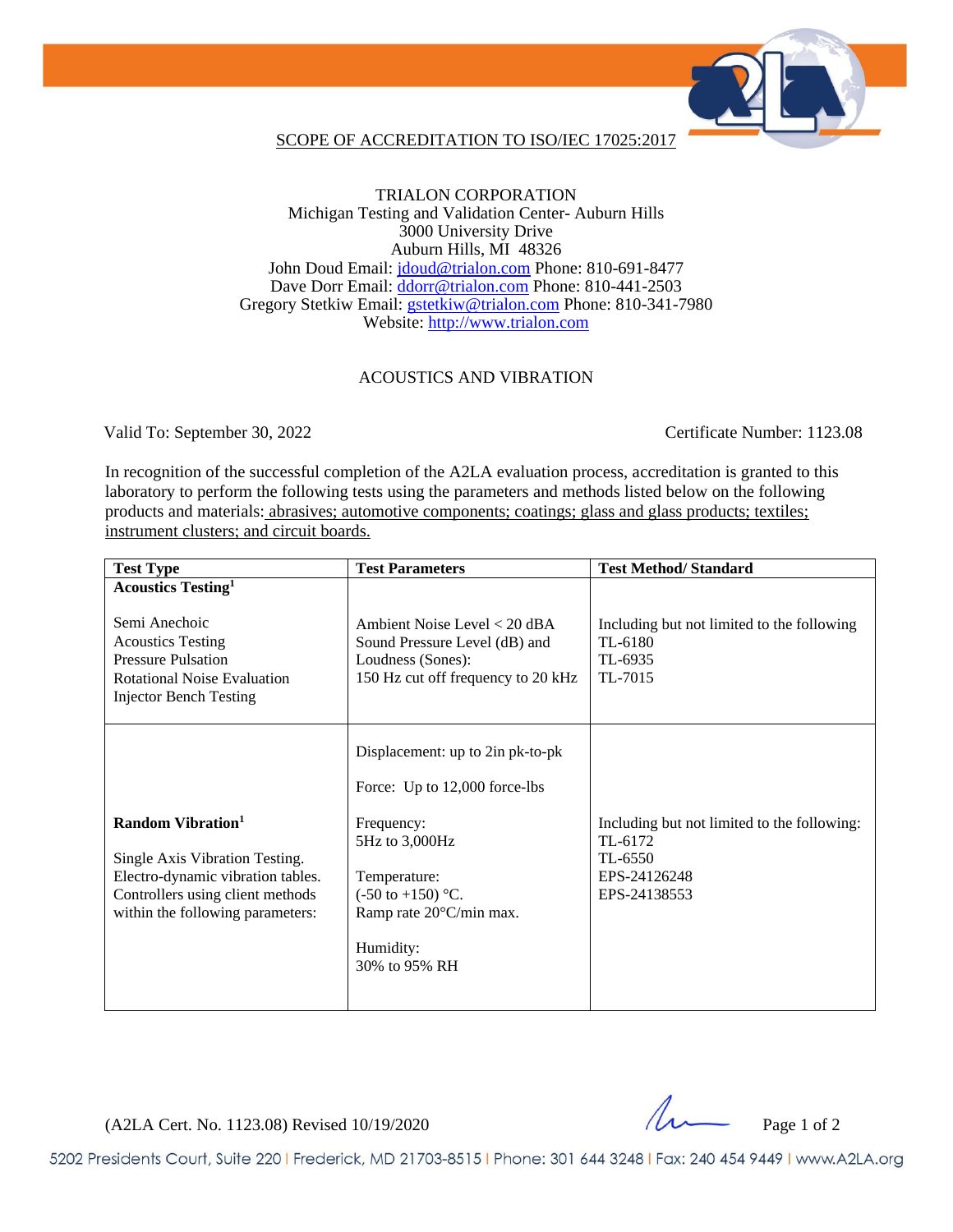| <b>Test Type</b>                                                                                                                                                              | <b>Test Parameters</b>                                                                                                                                                                                                                                                                                                                                                                        | <b>Test Method/Standard</b>                                                                       |
|-------------------------------------------------------------------------------------------------------------------------------------------------------------------------------|-----------------------------------------------------------------------------------------------------------------------------------------------------------------------------------------------------------------------------------------------------------------------------------------------------------------------------------------------------------------------------------------------|---------------------------------------------------------------------------------------------------|
| Sine Vibration <sup>1</sup><br>Single Axis Vibration Testing.<br>Electro-dynamic vibration<br>tables. Controllers using client<br>methods within the following<br>parameters: | Displacement: up to 2in pk-to-pk<br>Force: Up to 15,000 force-lbs<br>Frequency:<br>5Hz to 3,000Hz<br>Acceleration:<br>Up to 100g (depending on product<br>and fixture design & mass)<br>Temperature:<br>$(-50 \text{ to } +150)$ °C<br>Ramp rate 20°C/min max.<br>Humidity:<br>30% to 95% RH                                                                                                  | Including but not limited to the following:<br>TL-6172<br>TL-6550<br>EPS-24126248<br>EPS-24138553 |
| Mechanical Shock <sup>1</sup><br>Electro-dynamic vibration tables<br>with mechanical shock controller<br>using client methods within the<br>following parameters:             | Displacement: Up to 2 in pk-to-pk<br>Force: Up to 26,000 lbf (half-sine)<br>Acceleration: Up to 100g<br>(depending on product and fixture<br>design, mass, and pulse duration)<br>Temperature:<br>$(-50 \text{ to } +150)$ °C<br>Ramp rate 20°C/m max.<br>Humidity:<br>20% to 95% RH<br>Up to 100g (electrodynamic)<br>(depending on product and fixture<br>design, mass, and pulse duration) | Including but not limited to the following:<br>EPS-24138553<br>EPS-24126248                       |
| Vibration Transmissibility <sup>1</sup>                                                                                                                                       | Frequency: 5Hz to 3,000Hz                                                                                                                                                                                                                                                                                                                                                                     | GMW3172                                                                                           |
| Handling Drop <sup>1</sup>                                                                                                                                                    |                                                                                                                                                                                                                                                                                                                                                                                               | Including but not limited to the following:<br>EPS-24126248                                       |
| Mechanical Impact <sup>1</sup>                                                                                                                                                |                                                                                                                                                                                                                                                                                                                                                                                               | Including but not limited to the following:<br>TL-6987<br>EPS-24138553<br>EPS-24126248            |
| Pendulum Impact <sup>1</sup>                                                                                                                                                  |                                                                                                                                                                                                                                                                                                                                                                                               | Including but not limited to the following:<br>TL-7003<br>EPS-24138553<br>EPS-24126248            |

<sup>1</sup>Also using customer specified methods directly related to the types of tests and parameters listed.